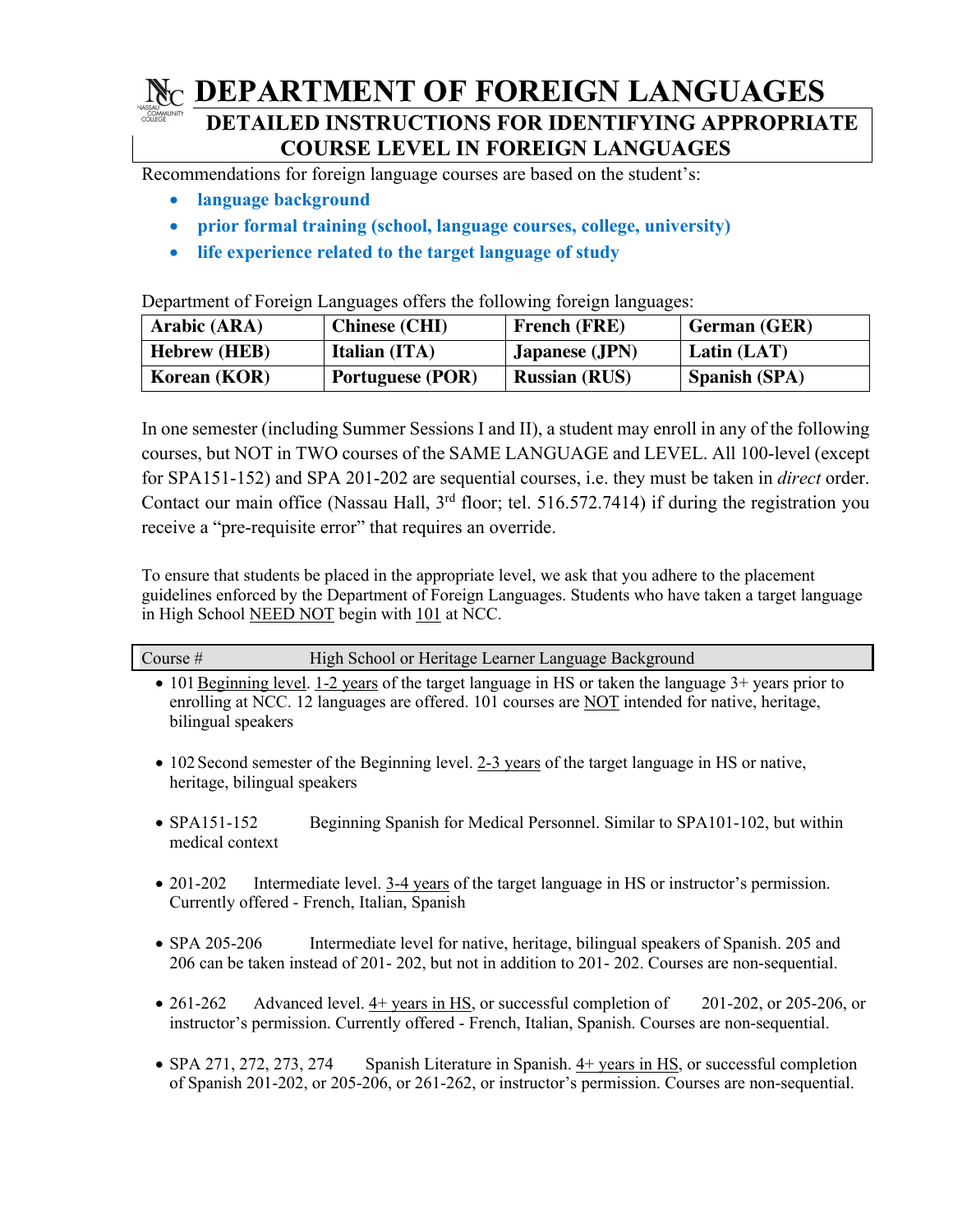# **Advisement Guidelines for French Courses**

- **1. French 101** is for true beginners or students who have recently taken no more than two years of high school French. Students who have been exposed to the French language for 3 or more years should register for French 102, French 201 in the Fall or **French 202** in the Spring. *Haitian students* who have been educated in French in their native country may not register for **FRE101**.
- **2.** If a student has some formal training in French and can understand the following exchanges, s/he belong in **French 102**:

*Est-ce que vous allez souvent au cinéma? -Oui, j'y vais souvent. -Non, je préfère regarder la télé.* 

*Qu'est-ce que vous faites le dimanche? -Je fais mes devoirs. -Je me repose.*

**3.** If a student has some formal training in French and understands the following sentences, s/he belongs in French 201 or French 202. Please note that French 201 is offered only in the Fall and French 202 only in the Spring. However, French 202 may be taken right after French 102.

> *« Oh ! Je voudrais tant que tu te souviennes Des jours heureux où nous étions amis… » …………………………………………. « Depuis longtemps mon cœur était à la retraite Et ne pensait jamais devoir se réveiller…»*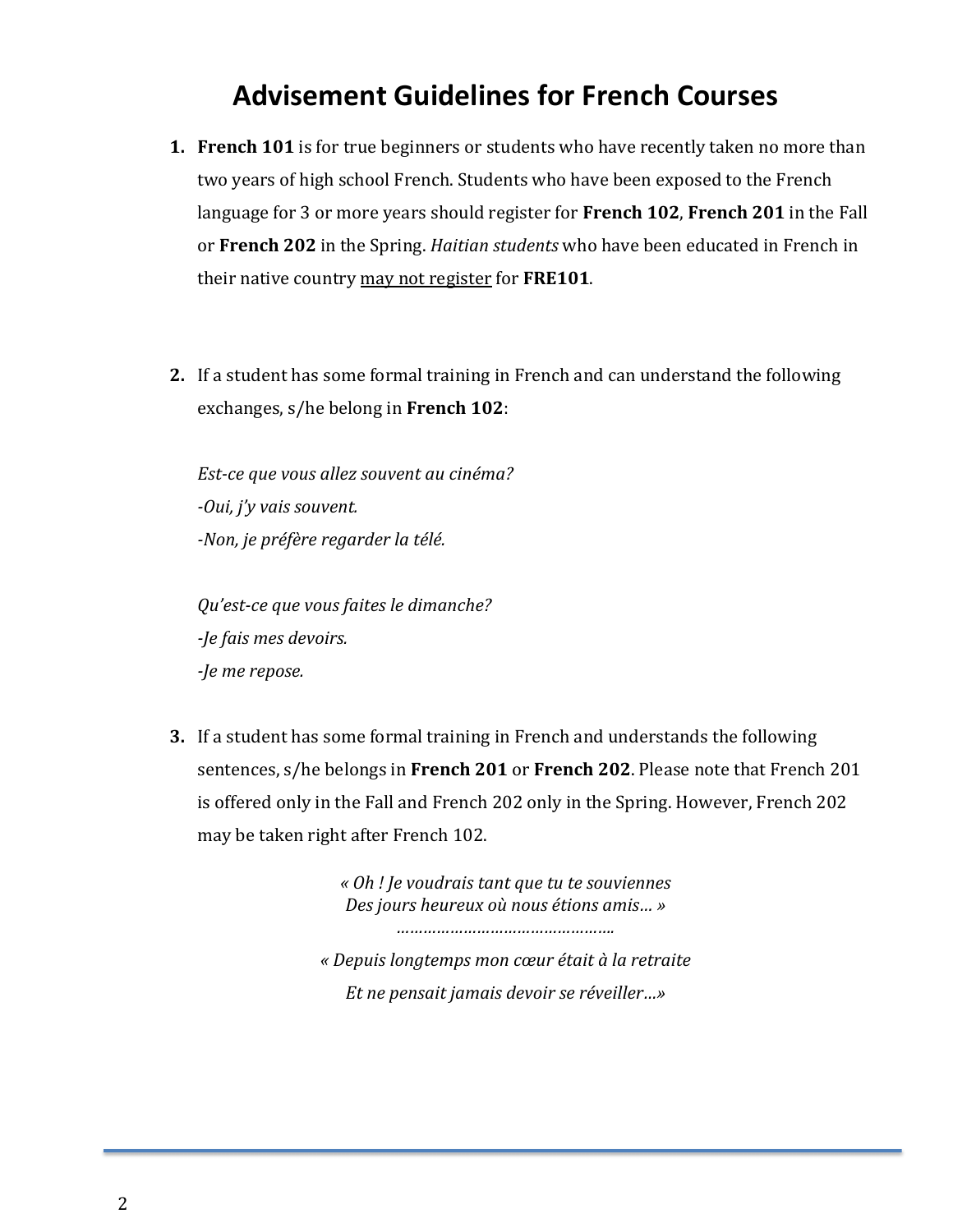# **Advisement Guidelines for Italian Courses**

- **1.** ITA 101 is for true beginners or students who have recently taken no more than two years of high school Italian.
- **2.** If a student understands the following exchanges, s/he belongs in ITA 102:

*Hai fame? No, ho sete.*

*Che cosa studi a NCC? Studio l'italiano.*

*Dove vai in vacanza? Vado in Italia.*

*Che tempo fa oggi? Fa bello!*

**3.** If a student understands the following exchanges, s/he belongs in ITA 201 or 202. Please note that ITA 201 is offered only in the Fall and ITA 202 is offered only in the Spring. However, ITA 202 make be taken right after ITA 102.

*Che cosa hai fatto ieri? Ho letto un libro.*

*Ti piace il latte? No, non mi piace.*

*Da bambino che cosa mangiavi? Mangiavo la pizza.*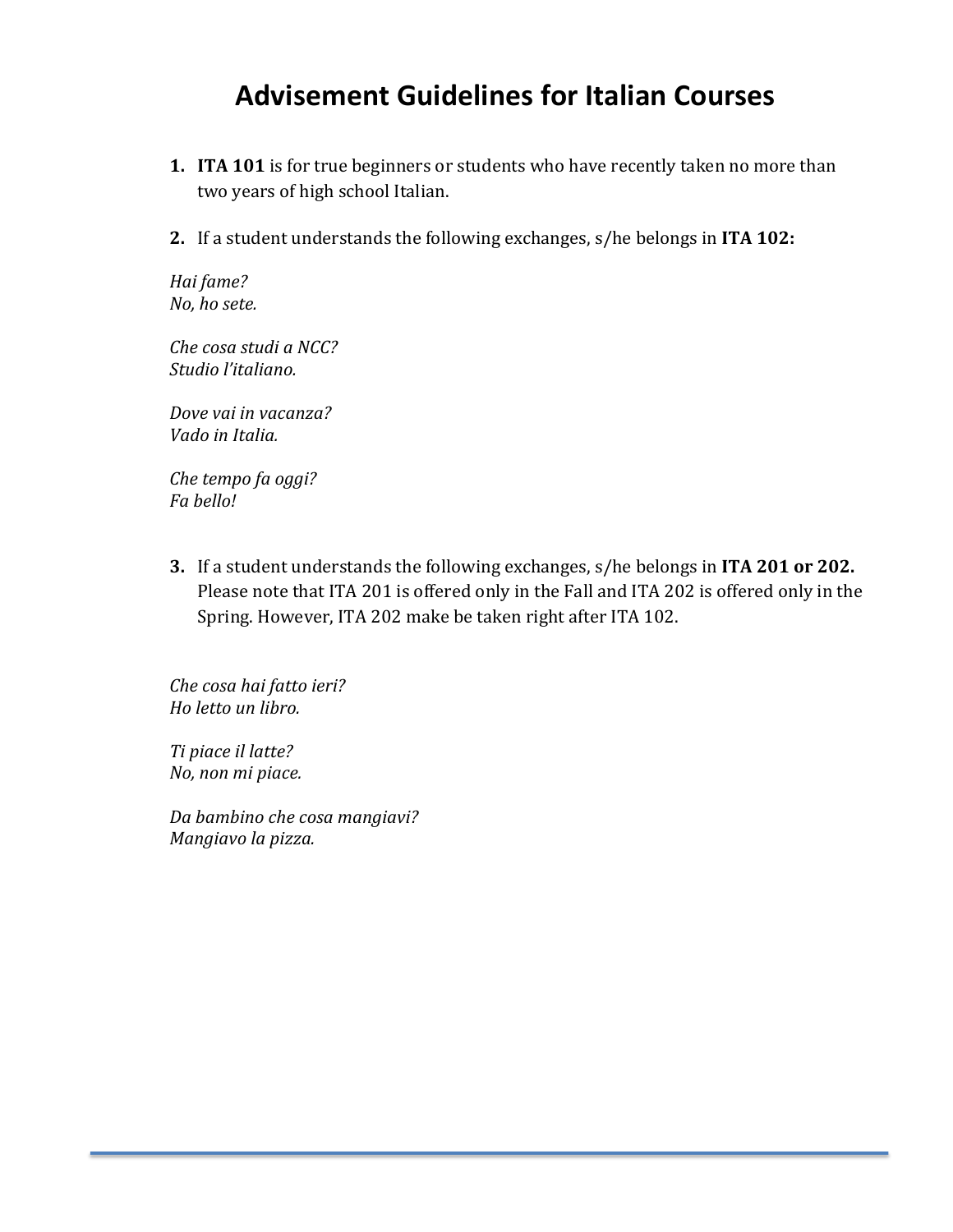# **Advisement Guidelines for 100-level Spanish Courses**

#### **NATIVE OF HERITAGE SPEAKERS**

Native or heritage speakers of Spanish SHOULD NOT take SPA101. Students who have not studied Spanish formally but grew up hearing and speaking Spanish or who have had listening and/or speaking practice in the home setting but limited experience in writing Spanish should take **either**:

- Spa 201/202 Intermediate Spanish level (sequential courses must be taken in direct order!) **or**
- Spa 205/206 Spanish for Bilingual Speakers (non-sequential courses; both are specially designed for Heritage learners)

It is recommended that the student consult with the Department for help in making the decision about Intermediate Spanish or Spanish for Bilingual Speakers. Contact our office (Building M, Room 300, 516-572-7414) if during the registration you receive a "*prerequisite error*" that requires an override.

A student **should enroll in Spa 205/206 if s/he recognizes and can answer** the following questions:

- *a. ¿De qué país son tus padres?*
- *b. ¿Con quién hablas español?*
- *c. ¿Estudiaste el español alguna vez?*

#### **NON-NATIVE SPEAKERS**

- **1.** The student **should** only enroll in SPA 101 if s/he:
	- never took Spanish language courses before
	- studied Spanish for no more than 2 years in high school
	- took SPA 101 before but did not earn a passing grade
- **2.** The student **should NOT** enroll in **SPA 101** if s/he:
	- $\bullet$  is a native or heritage speaker of Spanish
	- earned a passing grade in any prior college-level Spanish classes
	- has recently taken more than 2 years of high school Spanish

**3.** The student **should NOT** enroll in Spa 101 if s/he understands the following statements and can answer the following questions (then register to **SPA102**):

- *a. Yo vengo a la Universidad en autobús*
- *b. Los estudiantes están escribiendo las notas en la clase*
- *c. ¿Te gusta la pizza?*
- *d. ¿Trabajas en el restaurante?*
- **4.** Students with intermediate-high proficiency who are confident in writing and speaking about past, present, and future events, listing daily activities, asking questions, and describing themselves and family **should enroll in Spanish 201 or 202** (see pages 5-6).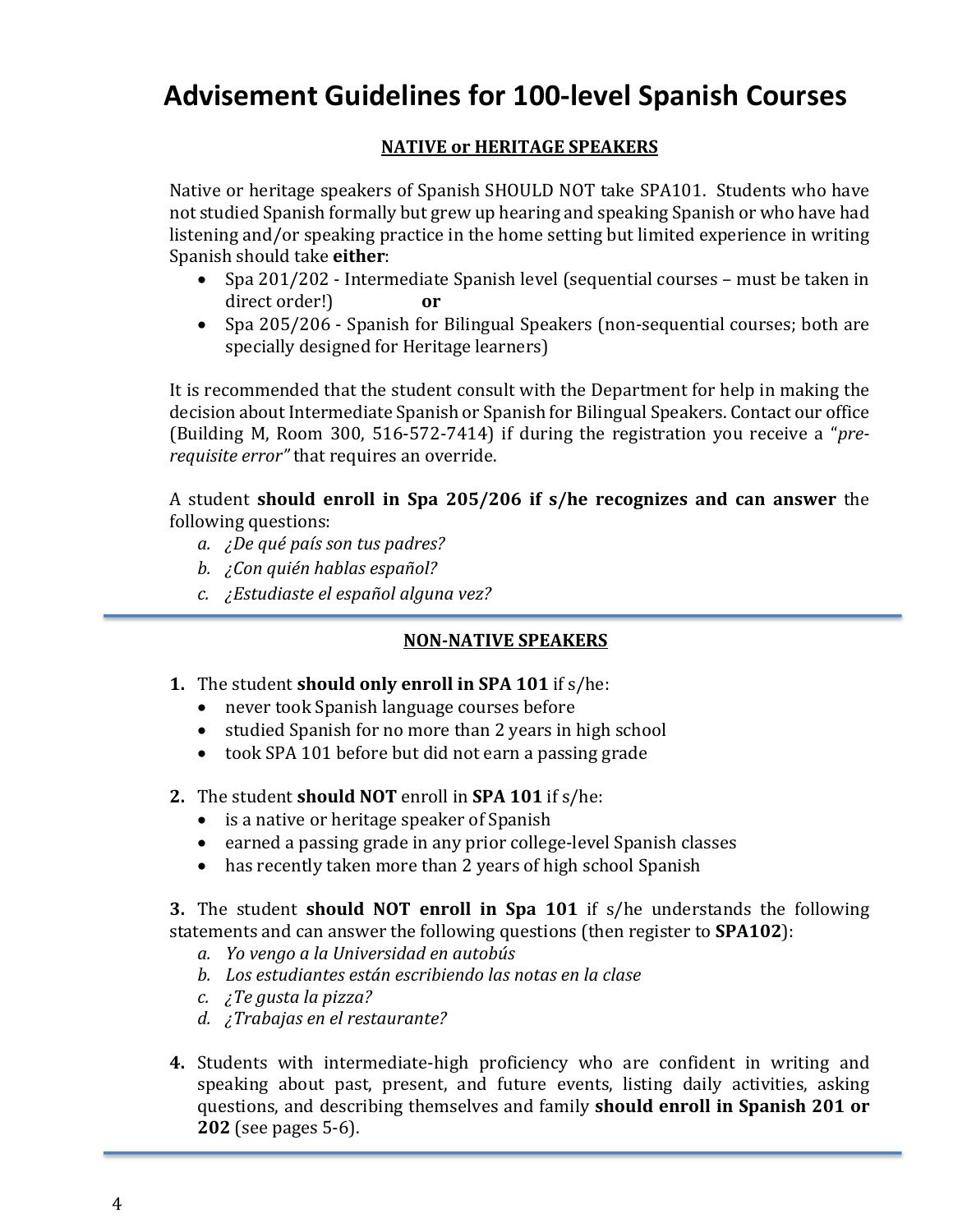# **Advisement Guidelines for 201-202 and 205-206 level Spanish Courses**

- Students who have taken 3-4 four years of high school Spanish, should enroll in **SPA 201/202.** Note: SPA201 and SPA202 are for students that are NOT native speakers or near-native speakers.
- Students who are native speakers or near-native speakers should be placed in SPA 205 or 206.
- Students who <u>do not remember</u> the past tenses (preterite & imperfect: comí, estudió, trabajé, fueron, pensaste, jugaba, trabajaba, escribías, llegabas) should take **SPA102** rather than a 200-level course.

If a student is not sure which is the appropriate level Spanish course, **it is recommended** that s/he consult with the Department of Foreign Languages before making the **decision.** Building M, Room 300, 516-572-7414. Contact our office if during the registration you receive a "*pre-requisite error*" that requires an override.

### **Spanish 201**

In SPA201 the focus is on the present subjunctive. We will review different aspects of the Spanish culture as well as history and geography of Spanish-speaking countries.

Students **should be able to answer or correctly conjugate** the following before enrolling in SPA 201: (Answers appear below)

- *a. ¿Viajaste a Florida el año pasado?*
- *b. ¿Jugabas* con tus amigos en el parque cuando tenías 10 años?
- *c. Cuando estás enfermo, ¿vas al médico?*
- *d. i* Te gusta ir de compras con tus amigos o con tu mamá?
- *e. Yo pedí un café, pero mi amigo \_\_\_\_\_\_\_\_\_\_\_\_\_\_\_ (pedir: past tense/ preterite) agua.*
- f. Nosotros nos vestimos en cinco minutos, pero mis padres \_\_\_\_\_\_\_\_\_\_\_\_\_ (vestirse: past *tense/ preterite) en media hora.*

#### Correct answers:

- *a. Sí, viajé a Florida. No, no viajé a Florida.*
- *b. Sí, jugaba con mis amigos cuando tenía* 10 años. No, no jugaba con mis amigos cuando tenía 10 *años.*
- *c. Sí, voy al médico. No, no voy al médico.*
- d. Sí, me qusta ir de compras con mis amigos/mi mamá. No, no me qusta ir de compras con mi mamá/mis amigos.
- *e. Pidió*
- *f. se vistieron*